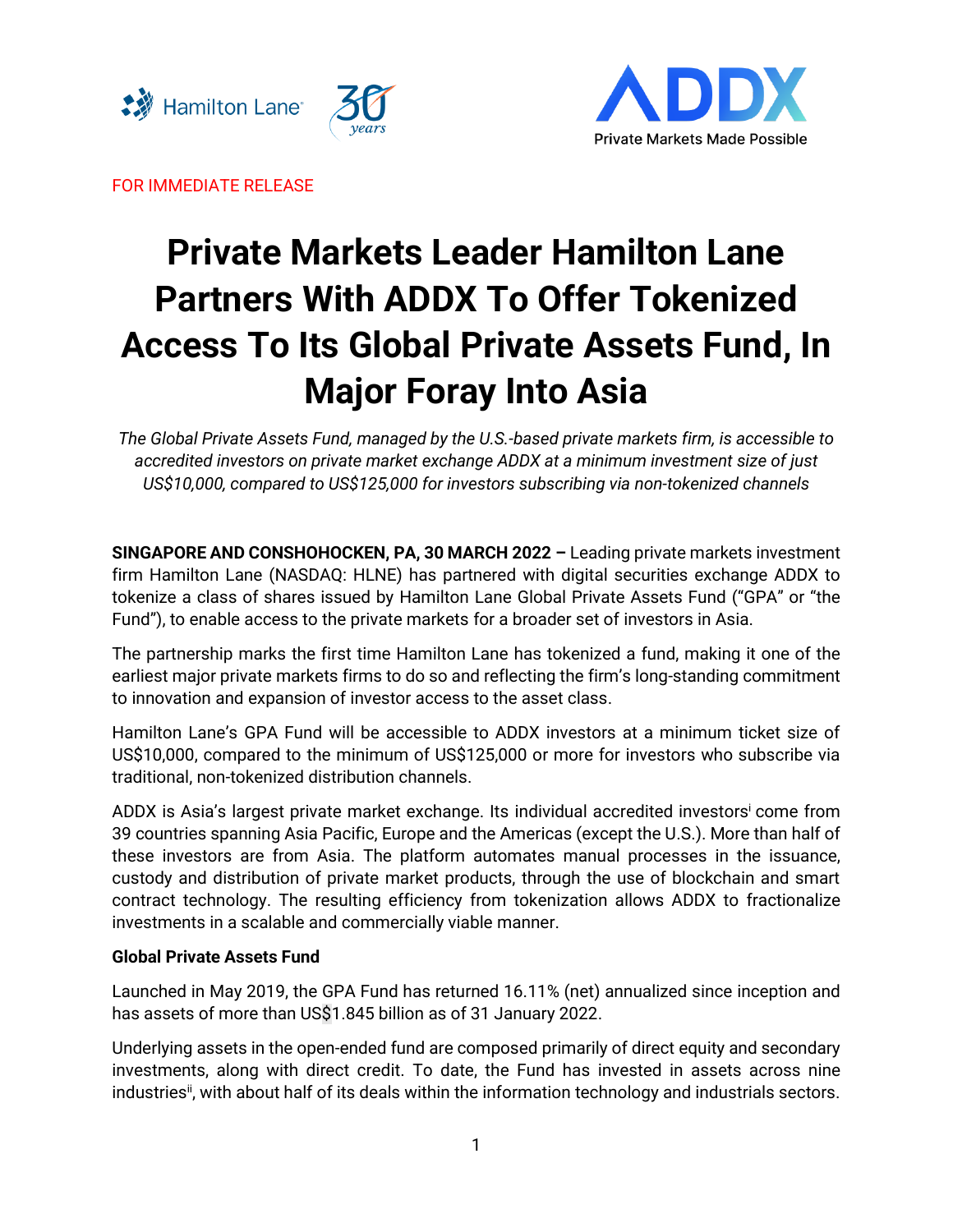



The remaining exposure consists of investments across a variety of sectors, including healthcare, energy and communications.

### **Hamilton Lane**

Because of its extensive relationships and deep expertise developed over 30 years in the private markets, Hamilton Lane has access to a robust and proprietary deal pipeline, which enables its investment team to cast a wide net but be highly selective. Further, the firm is one of the world's largest investors and allocators of capital to the private markets, having deployed approximately US\$37 billion in capital in 2021ii.

Hamilton Lane Vice Chairman and Head of International, Juan Delgado-Moreira, said: "Hamilton Lane is dedicated to providing access to the private markets for a broader set of investors, and to doing so without some of the headaches that have historically been challenging for smaller investors. We seek to partner with firms that deliver transformative technology designed to drive our industry forward, and are excited to offer our investors access to GPA through this new platform."

### **ADDX**

ADDX CEO Oi-Yee Choo said: "Many investors don't realize that the private markets are much larger than the public markets. Globally, more than 90% of companies with an annual turnover of US\$100 million or more are private<sup>iv</sup>. For any investor, leaving private equity out of your portfolio essentially means turning one's back on the vast majority of investment opportunities in the market. At a time of unprecedented volatility and declining returns in the public markets, diversification into the private markets is more important than ever."

Ms Choo added: "We know the value private equity can bring to investors' portfolios. The only missing link thus far has been the lack of access to such assets for most individual investors. With tokenization and fractionalization, ADDX is committed to plugging that gap. In doing so, we are pleased to partner with Hamilton Lane, a well-respected, world-class name in alternative investments."

ADDX became licensed by the Monetary Authority of Singapore (MAS) as a private market exchange in February 2020. Since then, ADDX has listed 26 deals on its platform involving bluechip names such as Investcorp, UOB, CGS-CIMB, as well as Temasek-owned entities Mapletree, Azalea and SeaTown. Asset classes available on ADDX include private equity, venture capital, private debt, real estate, hedge funds, funds with cryptocurrency exposure, and structured products. The platform's draw, for issuers, is that it provides access to previously untapped capital pools and reduces both the cost and minimum threshold of fundraising projects.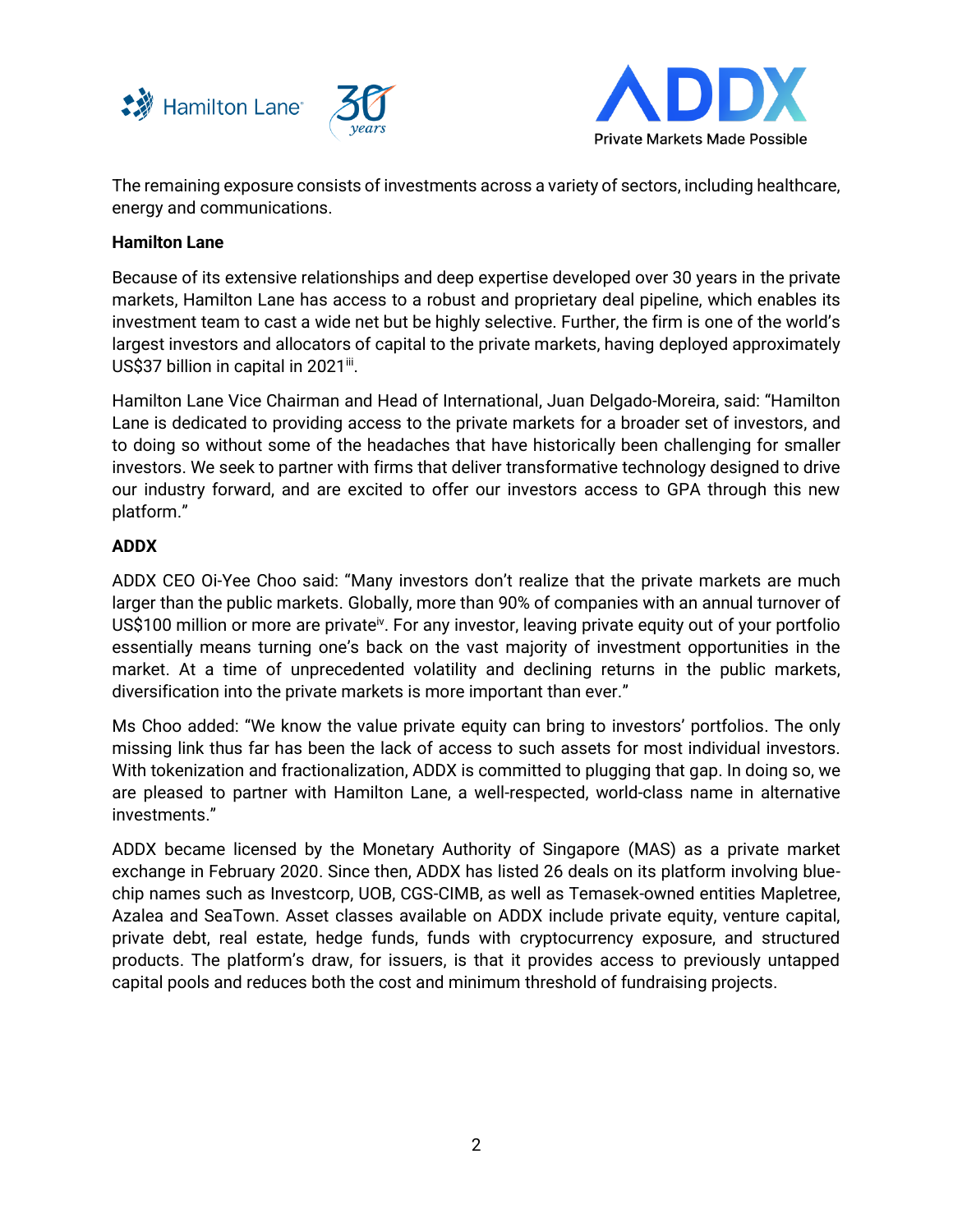



**For more information, please contact:**

**Hamilton Lane Media Contact** Kate McGann [kmcgann@hamiltonlane.com](mailto:kmcgann@hamiltonlane.com) [+1 240 888 4078](tel:+1%20240%20888%204078)

**Hamilton Lane Investor Contact** John Oh [joh@hamiltonlane.com](mailto:joh@hamiltonlane.com) [+1 610 617 6026](tel:+1%20610%20617%206026)

**ADDX Media Contact** Elgin Toh [elgintoh@addx.co](mailto:elgintoh@addx.co)

Jolene Ang [joleneang@addx.co](mailto:joleneang@addx.co)

#### **About Hamilton Lane**

Hamilton Lane (NASDAQ: HLNE) is a leading private markets investment management firm providing innovative solutions to institutional and individual investors around the world. Dedicated exclusively to private markets investing for 30 years, the firm currently employs more than 520 professionals operating in offices throughout North America, Europe, Asia Pacific and the Middle East. Hamilton Lane has \$851 billion in assets under management and supervision, composed of over \$98 billion in discretionary assets and nearly \$753 billion in advisory assets, as of December 31, 2021. Hamilton Lane specializes in building flexible investment programs that provide clients access to the full spectrum of private markets strategies, sectors and geographies. For more information, please visit [www.hamiltonlane.com](http://www.hamiltonlane.com/) or follow Hamilton Lane on LinkedIn: [https://www.linkedin.com/company/hamilton-lane/.](https://www.linkedin.com/company/hamilton-lane/)

#### **About ADDX**

Founded in 2017, ADDX is a full-service capital markets platform with Monetary Authority of Singapore (MAS) licenses for the issuance, custody and secondary trading of digital securities. The financial technology company raised US\$50 million in its Series A round in January 2021. Its shareholders include Singapore Exchange (SGX), Temasek subsidiary Heliconia Capital and Japanese investors JIC Venture Growth Investments (JIC-VGI) and the Development Bank of Japan (DBJ)<sup>v</sup>. Individual accredited investors using the ADDX platform today come from 39 countries, spanning Asia Pacific, Europe, and the Americas (excluding the US). ADDX is owned and operated by ICHX Tech Pte Ltd. ICHX Tech has been approved by MAS as a recognised market operator (RMO). It also has a capital markets services (CMS) license to deal in securities